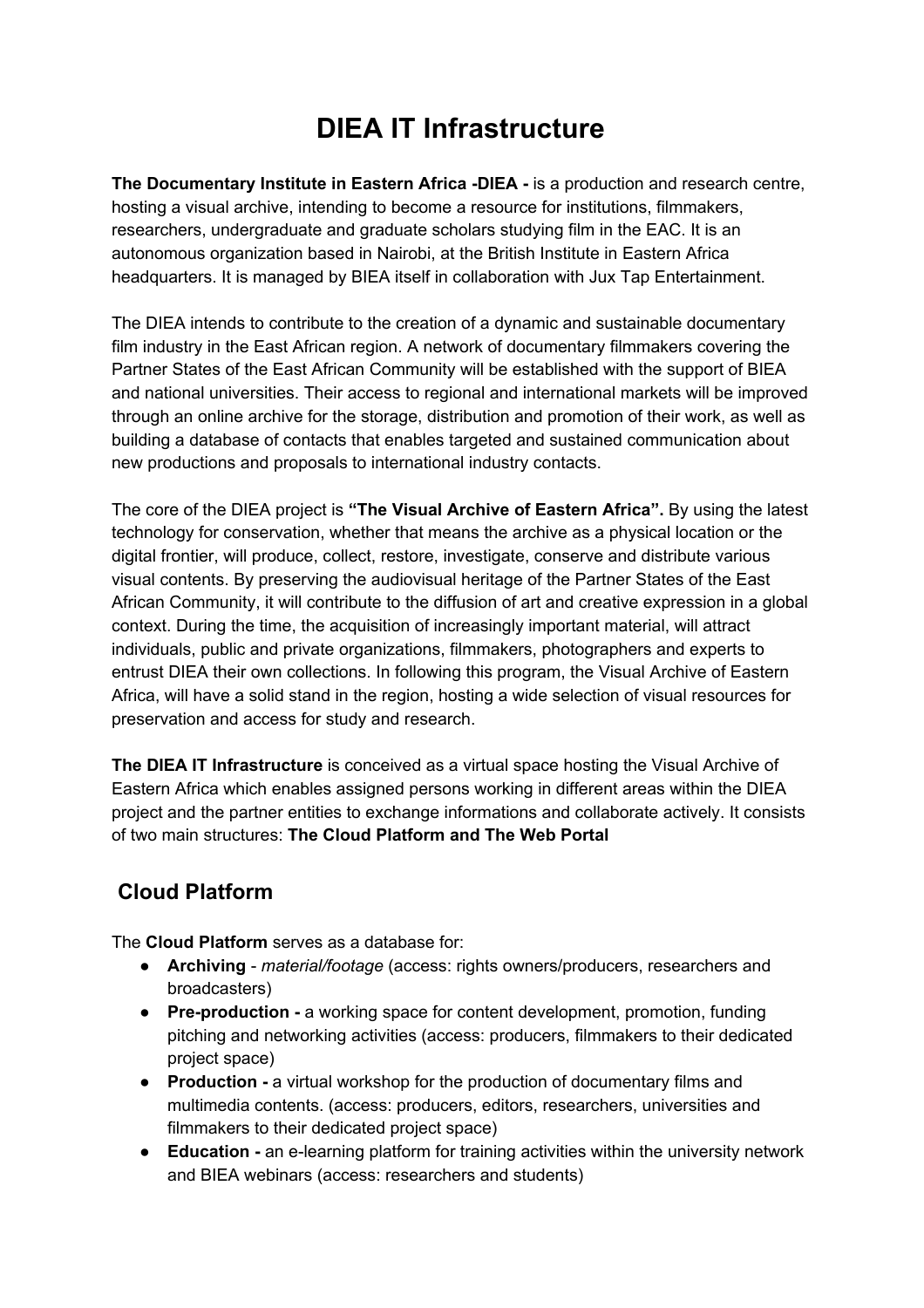#### **Digitization Process for Archiving**

Video master tapes and film reels are converted to digital video files.

The file is encoded to a format suitable for **archiving**, ingested and stored on a **physical server**. The server, optimized for secure data backup, protects all content from hardware damage, data theft and file corruption. Contents selected for **distribution** are encoded to desired format and uploaded to a **web-based cloud server.** At the end of the digitization process the master tapes and reels are returned to the owner with a digital copy. On request, the Archiving facility can store the masters in a secure vault ( a yearly charge and insurance costs apply ).

### **The Web Portal**

**The Web Portal** is built on a CMS (Content Management System) consisting of a dedicated **Front-end**, visible online to all users, and a **Back-end** visible to administrators and portal's managers.

### **Front-end**

**The Front-end** is structured as a **Video Gallery** where the content is organized into categories and subcategories. Content is catalogued with metadata to facilitate identification and research within the archive. There are different levels of access and pricing of the content according to user and client ( commercial, research, education, non-profit ), including open source, pay-per-view, subscription etc.

#### **Front-end dedicated to other related portals**

The DIEA allows associated client and partner entities (museums, archives, universities etc.) to host on their own website a dedicated **Video Gallery**. The gallery is published in the associated entity's portal via a link leading to a dedicated URL, the domain name of which is decided by the entity. The graphic interface, content management and distribution are provided by the DIEA.

#### **AV Production Facility, Seminar and Event Spaces**

At the Front-end The DIEA publishes the online reservation system for the AV Production Facility, for the adjacent Seminar and Event Spaces at BIEA Nairobi.

#### **Back-end**

**The Back-end** is the file management interface within the **Web Portal**. It allows to name, post, tag and publish video files. Access of the Back-end is limited to DIEA administrators.